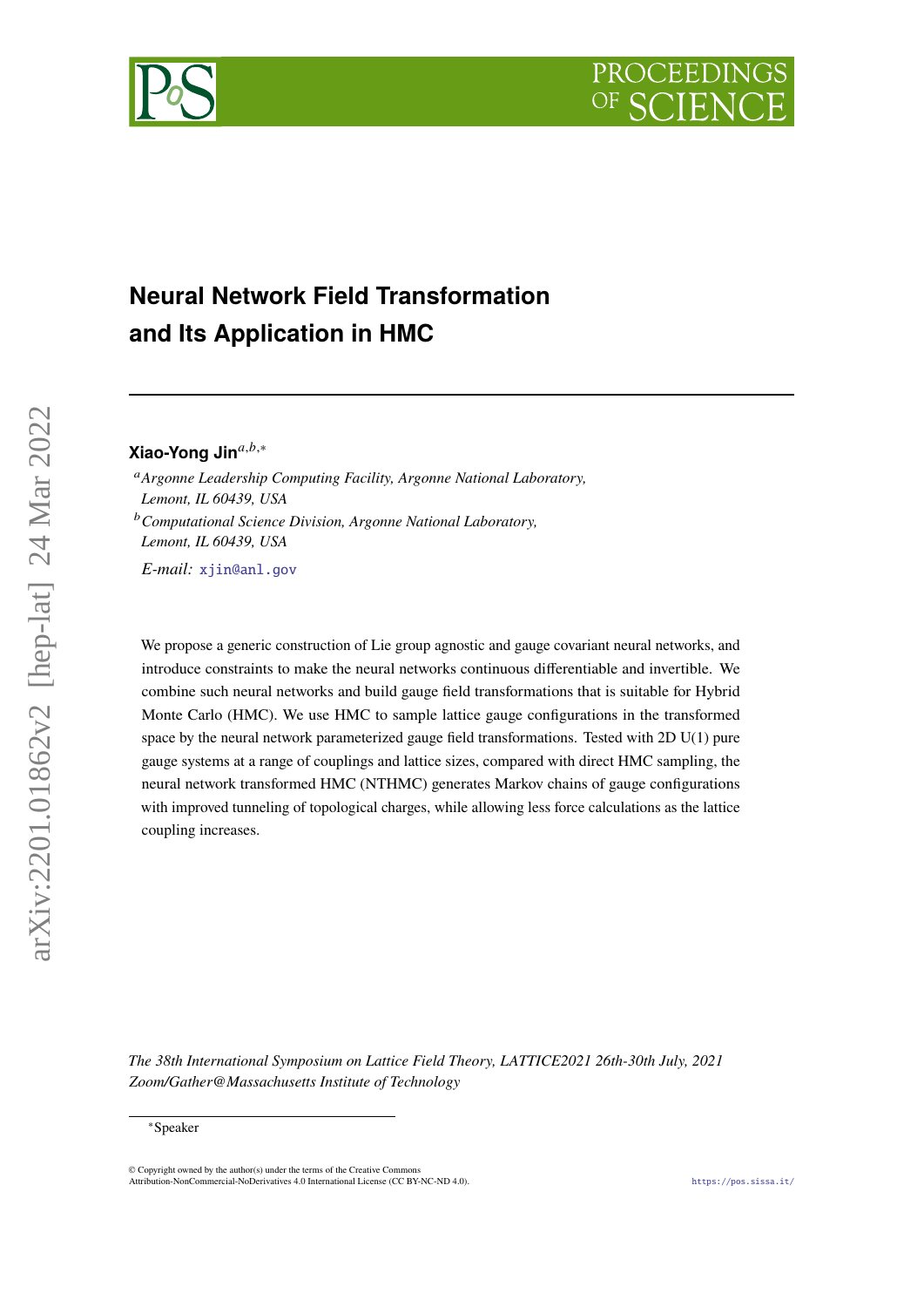# **1. Introduction**

When properly trained, neural networks have the potential of approximating arbitrary functions with finite computational cost. By design typical neural networks work on numerical tensors that live on a flat space of real domain, such as the common representations of images, sound waves, and natural languages. There are ongoing active development on curved space with known curvature. For gauge theories of our interests, we need neural network layers that work on the degree of freedoms themselves from compact Lie groups on the lattice links, which constitute the dynamics of our theory [\[1,](#page-7-0) [2\]](#page-7-1).

One application of neural network function approximation is field transformation. With a transformation approximating a trivializing map, Hybrid Monte Carlo (HMC) [\[3\]](#page-7-2) can work in the approximately trivialized lattice fields and generate gauge configurations with less autocorrelation [\[4\]](#page-7-3).

We propose a generic construction of Lie group agnostic and gauge covariant neural network architecture as fundamental building blocks, in section [2.](#page-1-0) Section [3](#page-1-1) introduces some constraints to the neural networks, which allow us to create a continuous differentiable and invertible gauge field transformation suitable for use with HMC. As a practical example, section [4](#page-2-0) details our experiment using HMC with the neural network parameterized field transformation (NTHMC) on two dimensional U(1) lattice gauge field. We conclude in section [5.](#page-6-0)

## <span id="page-1-0"></span>**2. Gauge Covariant Neural Networks and Field Transformation**

We build the elementary neural network field transformation layer by extending gauge covariant update to the links of values in a Lie group,

<span id="page-1-2"></span>
$$
U_{x,\mu} \to \tilde{U}_{x,\mu} = e^{\Pi_{x,\mu}} U_{x,\mu},\tag{1}
$$

where  $U_{x,\mu}$  denotes the gauge link from lattice site x to  $x + \hat{\mu}$ , in the direction  $\mu$ , and the exponent,

<span id="page-1-4"></span>
$$
\Pi_{x,\mu} = \sum_{l} \epsilon_{x,\mu,l} \partial_{x,\mu} W_l,
$$
\n(2)

forms from a list of Wilson loops  $W_l$  taken a group derivative,  $\partial_{x,\mu}$ , with respect to  $U_{x,\mu}$ . Unlike the common lattice field theory applications, our extension for neural networks lies in the local coefficients,  $\epsilon_{x,\mu,l}$ , as arbitrary scalar valued functions  $(N_l)$  of gauge invariant quantities  $(X, Y, \dots)$ ,

<span id="page-1-3"></span>
$$
\epsilon_{x,\mu,l} = c_l \tan^{-1} \left[ \mathcal{N}_l(X,Y,\ldots) \right]. \tag{3}
$$

The additional application of tan<sup>-1</sup> and the multiplication of scalar coefficients  $c_l$  serve to constrain the possible values of  $\epsilon$ . Naturally  $N_l$  can be any neural network.

## <span id="page-1-1"></span>**3. HMC with Neural Network Field Transformation**

Instead of sampling the target field configurations  ${U}$  according to the action  $S(U)$ , we use a continuously differentiable bijective map  $\mathcal F$  with  $U = \mathcal F(\tilde U)$ , and apply a change of variables in the path integral for an observable  $O$ , similar to reference [\[4\]](#page-7-3),

$$
\langle O \rangle = \frac{1}{Z} \int D[U] O(U) e^{-S(U)} = \frac{1}{Z} \int D[\tilde{U}] O(\mathcal{F}(\tilde{U})) e^{-S_{\text{FT}}(\tilde{U})}, \tag{4}
$$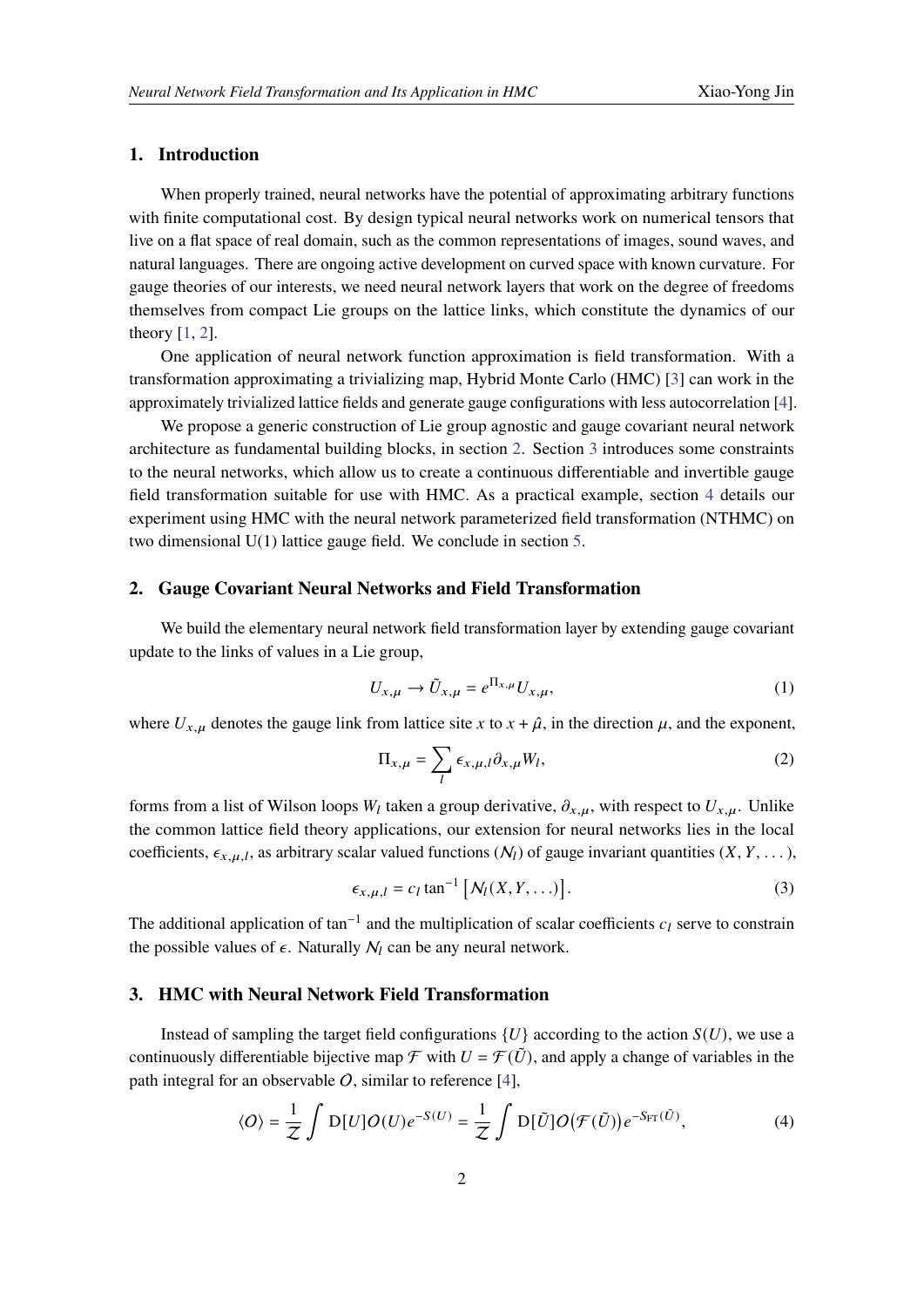with the effective action after the field transformation,

$$
S_{\text{FT}}(\tilde{U}) = S(\mathcal{F}(\tilde{U})) - \ln |\mathcal{F}_*(\tilde{U})|,
$$
\n(5)

and the Jacobian of the transformation,

$$
\mathcal{F}_{*}(\tilde{U}) = \frac{\partial \mathcal{F}(\tilde{U})}{\partial \tilde{U}}.
$$
\n
$$
(6)
$$

We generate a Markov Chain of field configurations  $\{\tilde{U}\}\$  using HMC as usual with the action given as  $S_{\text{FT}}(\tilde{U})$ . An arbitrary neural network parameterized field transformation as in equation [\(1\)](#page-1-2) can be used as  $\mathcal F$ , as long as the coefficients  $c_l$  in equation [\(3\)](#page-1-3) are in the range such that the Jacobian of the transformation remain positive definite.

In order to have a tractable Jacobian, we update the whole lattice field in steps such that each step only update a subset of the lattice field, as suggested in reference [\[4\]](#page-7-3). For each step, we choose  $W_l$  in equation [\(2\)](#page-1-4) and  $\epsilon_{x,\mu,l}$  in equation [\(3\)](#page-1-3) independent of the subset gauge links  $U_{x,\mu,l}$  under transformation in equation [\(1\)](#page-1-2). It makes the determination of  $c_l$  simple for a positive definite Jacobian.

For translational and rotational symmetry of the lattice, as well as scalability, we choose to use convolutional neural networks (CNN) as  $\mathcal{N}_l$  in equation [\(3\)](#page-1-3) with gauge invariant inputs  $(X, Y, \dots)$ taken from Wilson loops of different sizes. This also makes  $\epsilon_{x,\mu,l}$  depend on nearby Wilson loops with the locality controlled by the kernel sizes of the CNN.

#### <span id="page-2-0"></span>**4. Results in 2D U(1) Lattice Gauge Theory**

As an experiment of the neural networks, we apply the neural network parameterized field transformation HMC (NTHMC) for U(1) lattice gauge theory in two dimensions. There are methods that improve tunneling of topological charges while generating Monte Carlo samples of gauge configurations [\[5\]](#page-7-4). Our experiment here aims to see how the trained transformations perform in NTHMC compared with direct HMC sampling. Our code is available online [\[6\]](#page-7-5), with more data than described here.

We use a fixed neural network architecture as shown in figure [1.](#page-3-0) It presents one step that updates the subset of gauge links in red. Eight such steps on different links update the whole lattice. There are two series of CNN's that respectively use plaquette and rectangle Wilson loops as inputs with green color, which are independent of the red gauge links. The CNN kernel  $K_0$  and  $K_1$  center around the dark red links and have a size of the yellow shade. Another series of CNN with kernel  $\mathcal{K}_c$  takes the stacked results of the previous network and generates output with two channels, one each with scalar values, which after applying tan<sup>-1</sup> and scaled with  $c_l$  as in equation [\(3\)](#page-1-3) produce the  $\epsilon_{x,\mu,l}$  for updating that particular gauge link in dark red with the derivatives of the plaquette and rectangle loops.

Specifically we use one layer of CNN with four channels and a kernel size of  $3 \times 2$  and  $3 \times 3$ respectively for  $K_0$  and  $K_1$ , and two layers of CNN with four and two channels both with a kernel size of 3  $\times$  3 for  $\mathcal{K}_c$ , and all CNN's use Gaussian error linear unit (GELU) activation function [\[7\]](#page-7-6) except for the last one. The entire transformation used in HMC consists of sixteen individual steps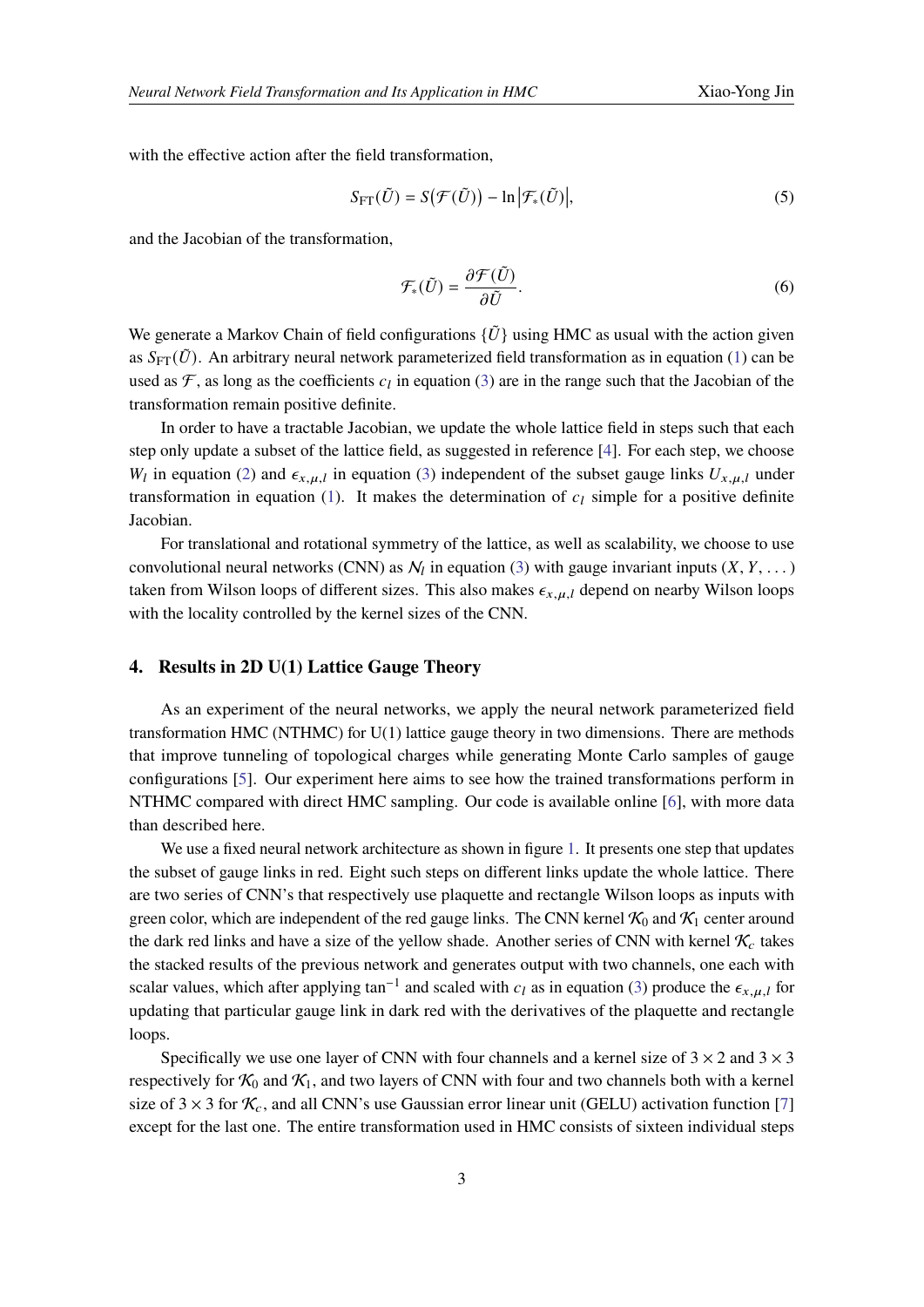<span id="page-3-0"></span>

Figure 1: Gauge covariant neural network filters for local link update coefficients.

that goes through the gauge links in the entire lattice twice, with each step using distinct network weights.

We perform simulations using HMC with the Wilson plaquette gauge action for  $2D U(1)$  gauge field, using a trajectory length of four molecular dynamics time unit (MDTU), with Omelyan's second order minimum norm integrator [\[8\]](#page-7-7) and step size tuned to have an acceptance rate around 80%. Though after the transformation with the effective action  $S_{\text{FT}}(\tilde{U})$ , the MDTU no longer has the same meaning as in direct HMC with original action, we still keep the same value of the trajectory length. We compute the topological charge,  $Q = \frac{1}{2\pi} \sum_{x} Arg P_x$ , on each configurations and compute the autocorrelation, using the fact that  $\langle Q \rangle = 0$ ,

$$
\Gamma_t(\delta) \equiv \frac{\langle Q_\tau Q_{\tau+\delta} \rangle}{\langle Q^2 \rangle} = 1 - \frac{\langle Q^2 \rangle - \langle Q_\tau Q_{\tau+\delta} \rangle}{V \chi_t^{\infty}(\beta)}
$$
\n
$$
= 1 - \frac{\langle (Q_\tau - Q_{\tau+\delta})^2 \rangle}{2V \chi_t^{\infty}(\beta)},
$$
\n(7)

<span id="page-3-1"></span>where V is the lattice volume,  $\beta$  is the lattice coupling constant,  $Q_\tau$  and  $Q_{\tau+\delta}$  are the topological charge of the configurations separated by  $\delta$  MDTU, and the infinite volume topological susceptibility [\[9\]](#page-7-8) is,

$$
\chi_t^{\infty}(\beta) = \frac{\int_{-\pi}^{\pi} \left(\frac{\phi}{2\pi}\right)^2 e^{\beta \cos \phi} d\phi}{\int_{-\pi}^{\pi} e^{\beta \cos \phi} d\phi}.
$$
\n(8)

As  $\langle Q^2 \rangle$  and  $\langle Q_\tau Q_{\tau+\delta} \rangle$  are highly correlated in finite number of samples, the subtraction in the right hand side of equation [\(7\)](#page-3-1) produces less statistical uncertainty than directly computing the left hand side.

Critical slowing down of the tunneling of the topological charge is evident in the Markov chain generated by direct HMC sampling. The left panel of figure [2](#page-4-0) shows the autocorrelation of the topological charge at  $\beta = 4, 5, 6$ , and 7 with 64<sup>2</sup> lattices generated with direct HMC. While the autocorrelation vanishes at around 250 MDTU for  $\beta = 4$ , the values for  $\beta = 7$  barely differs from one. The right panel shows the power law scaling of  $\gamma(\delta = 16)$  versus  $\beta$ , with

$$
\gamma(\delta) = \frac{1}{1 - \Gamma_t(\delta)} \propto \tau_{\text{int}}.\tag{9}
$$

As the inverse of the deviation of the autocorrelation away from one approximately proportional to the integrated autocorrelation length, we use  $\gamma(\delta = 16)$  to estimate the relative independence of the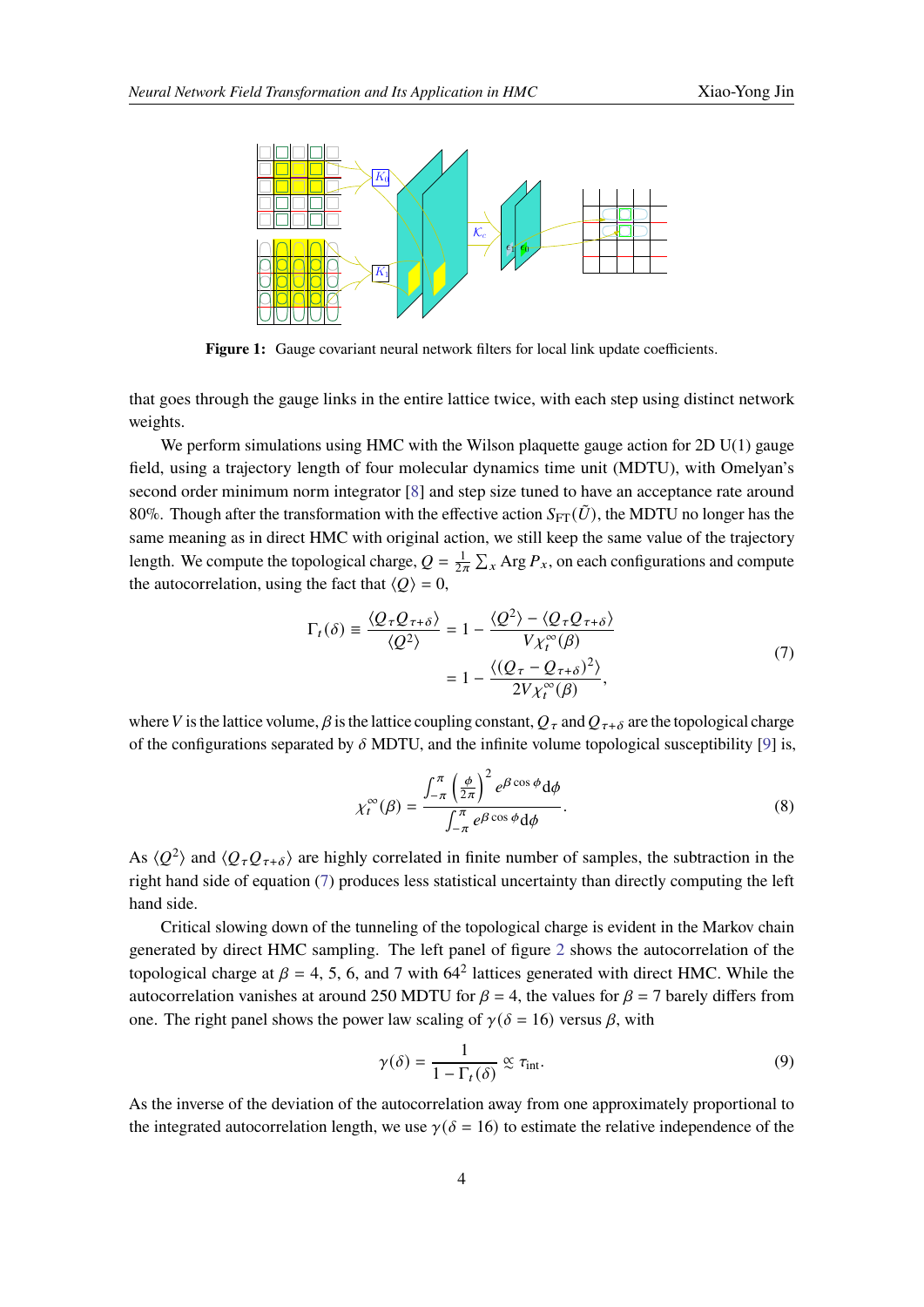<span id="page-4-0"></span>

Figure 2: Left: Topological charge autocorrelation from direct HMC with 64<sup>2</sup> lattices. Right: Power law scaling of  $\gamma(\delta = 16)$  with HMC versus  $1/\beta$  with fixed  $V/\beta$ , or constant physical volumes.

generated lattice configurations. The dashed line in the figure is a quadratic fit in the log-log scale to all the points to guide the eye.

We train the neural network parameterized field transformation by minimizing the difference between the force of the transformed action and the force of the original U(1) gauge action on  $\tilde{U}$  at a fixed  $\beta = 2.5$ . Concretely the loss function on a transformed field  $\tilde{U}$  is,

<span id="page-4-1"></span>
$$
\mathcal{L}(\beta, \tilde{U}) = \sum_{p \in \{2, 4, 6, 8, 10, \infty\}} \frac{c_p}{V^{1/p}} \left\| \frac{\partial S_{\text{FT}}(\beta, \tilde{U})}{\partial \tilde{U}} - \frac{\partial S(\beta = 2.5, \tilde{U})}{\partial \tilde{U}} \right\|_p, \tag{10}
$$

where  $|| \cdot ||_p$  denotes p-norm, and  $c_p$  controls the optimization to favor volume averages or peaks on individual links. We set  $c_2 = c_4 = c_6 = c_8 = c_{\infty} = 1$  and  $c_{10} = 0$  for the models presented here, unless specified otherwise. We start from randomized neural networks weights, train the models from  $\beta = 3$ , and after that load the trained model and continue training at  $\beta = 4$ . We repeat this procedure at  $\beta = 5$  and 6. We generate  $2^{17}$  independent gauge configurations at each  $\beta$  before training. At each  $\beta$  value, the training uses Adam optimizer [\[10\]](#page-7-9), and goes through pre-generated  $2^{17}$  configurations once, with a batch size of 128. With 64<sup>2</sup> lattices, the training for each  $\beta$  value took about 35 minutes on a Tesla V100-SXM2-16GB GPU.

The trained models used as transformations in HMC appear to improve the tunneling of topological charges in successive Markov Chain states. Figure [3](#page-5-0) shows the same power law scaling as in the right panel of figure [2,](#page-4-0) with the dashed line denotes the values from direct HMC without transformation. The figure contains HMC runs with two different models trained with a lattice volume of  $64^2$  at  $\beta = 5$  and 6 respectively. We employ the models for a fixed volume at  $64^2$  at different  $\beta$  values, and for fixed  $V/\beta$  values with volumes of 66<sup>2</sup>, 68<sup>2</sup>, 70<sup>2</sup>, 72<sup>2</sup>, 74<sup>2</sup>, and 76<sup>2</sup>. It seems that a single model applied to different volumes and  $\beta$  values shows the same scaling coefficients as direct HMC without transformations. The tunneling improves from the model trained at  $\beta = 5$  to the model trained at  $\beta = 6$ .

For understanding actual simulation cost, we study how the Molecular Dynamics (MD) step size changes, with different models, as we use a fixed trajectory length of 4, and tune the step size to have an acceptance rate at around 80%. Figure [4](#page-5-1) shows the acceptance rate, step size, and corresponding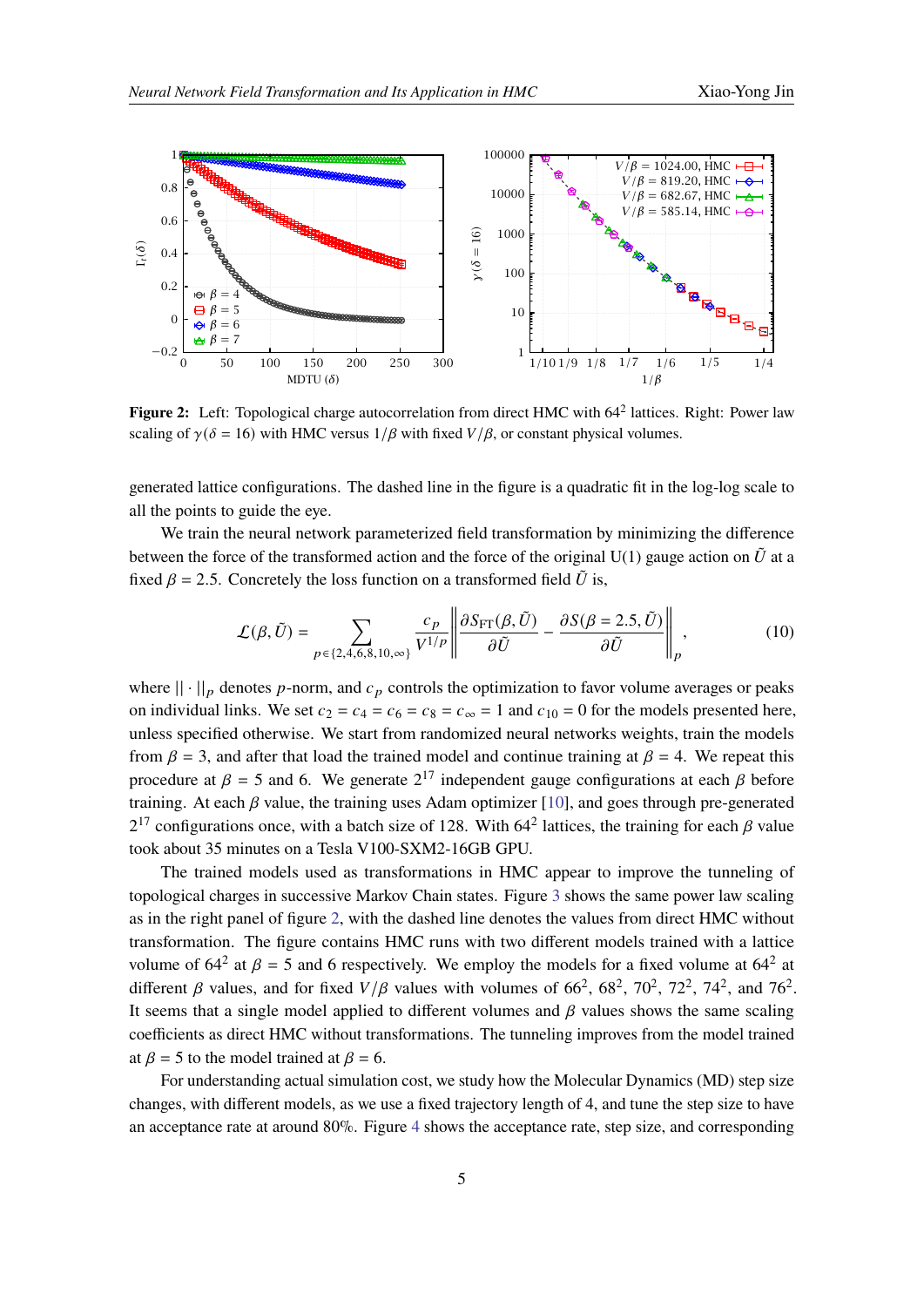<span id="page-5-0"></span>

**Figure 3:** Power law scaling of  $\gamma(\delta = 16)$  with HMC using two trained models of neural network parameterized field transformation. Dashed line from figure [2](#page-4-0) indicates direct HMC values.

<span id="page-5-1"></span>

**Figure 4:** Acceptance rate, MD step size, and improvement in tunneling of topological charges with trained models of field transformation with two fixed values of  $V/\beta$ , corresponding to  $V = 64^2, 66^2, 68^2, 70^2, 72^2$ , 74<sup>2</sup>, and 76<sup>2</sup>. NTHMC denotes HMC with neural network parameterized field transformation, using models trained at  $\beta = 5$  and 6 with  $V = 64^2$ .

improvement in autocorrelation of HMC with neural network parameterized field transformations (NTHMC) against direct HMC, using the same trained models as in figure [3.](#page-5-0) With acceptance rate around 80%, the step sizes required by HMC reduces with increasing  $\beta$ , while the step sizes required by NTHMC increases. Therefore with the trained models of neural network parameterized field transformations, in order to achieve a constant acceptance rate, we are able to reduce the numbers of force evaluations per trajectory as the lattice coupling  $\beta$  increases.

We see the similar behavior with a fixed lattice size of  $64^2$ . Figure [5](#page-6-1) contains two models shown in figure [3,](#page-5-0) and one additional model labeled NTHMC<sup>†</sup>, which is also from training at  $\beta = 6$  but with the 8-norm and 10-norm coefficients in the loss function, equation [\(10\)](#page-4-1), set to  $c_8 = c_{10} = 5$ . This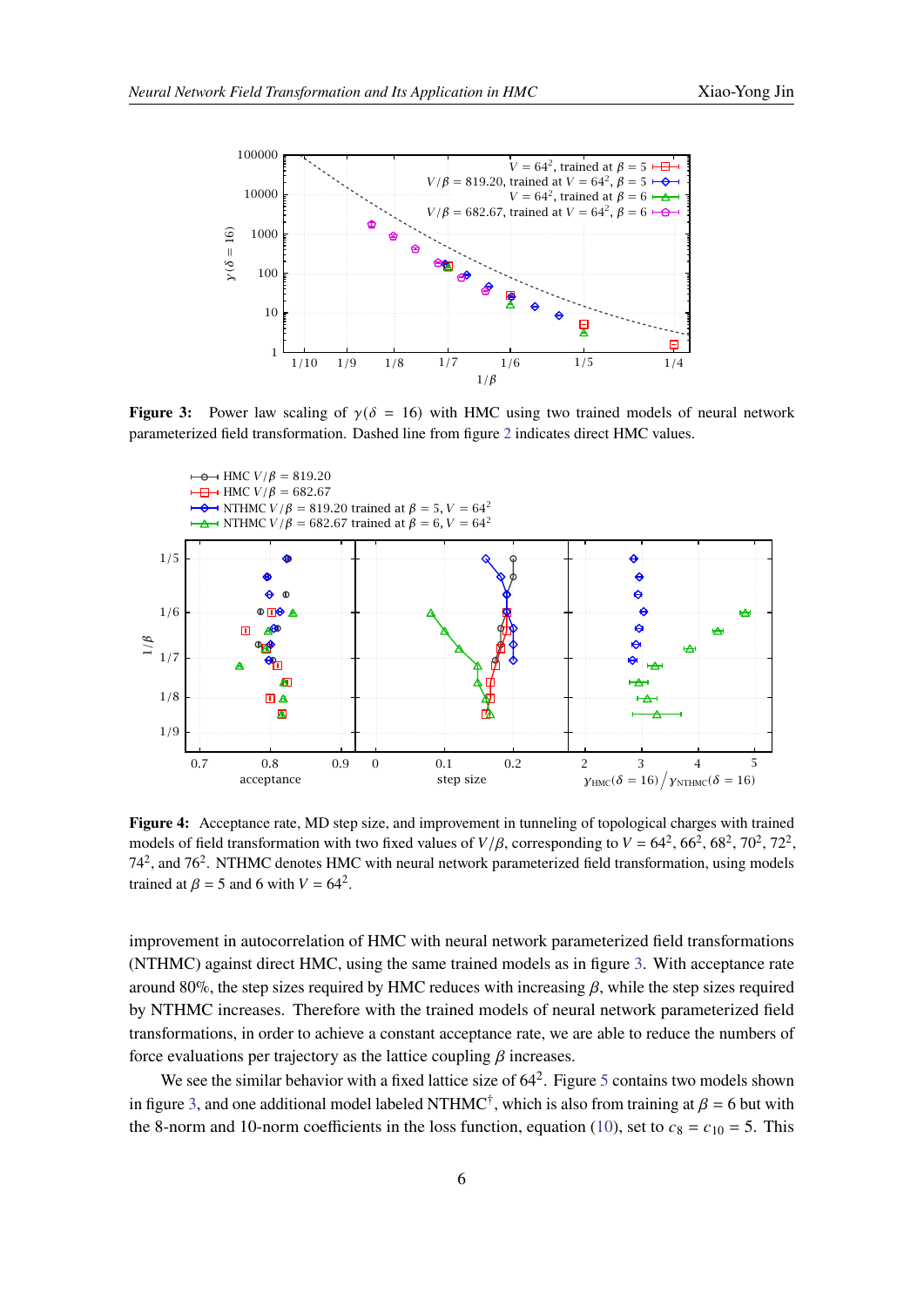<span id="page-6-1"></span>

**Figure 5:** Acceptance rate, MD step size, and improvement in tunneling of topological charges with trained models of field transformation with  $64^2$  lattices, at  $\beta = 5$ , 6, and 7. NTHMC denotes HMC with neural network parameterized field transformation. NTHMC<sup>†</sup> is another model trained at  $\beta = 6$  while setting  $c_8 = c_{10} = 5$  in the loss function, equation [\(10\)](#page-4-1).

attempt at reducing the large peak of the gauge forces results in less improvement in the tunneling of topological charges, but significantly increases the allowed MD step size. Unlike with direct HMC, both models allow us to use larger step sizes at  $\beta = 7$  than the step sizes used at  $\beta = 6$ , with  $\beta = 5$ requires the smallest step size.

## <span id="page-6-0"></span>**5. Conclusion**

We propose a generic construction of Lie group agnostic and gauge covariant neural networks. Such construction is a basic building block for designing complex neural network architectures that work with lattice gauge fields. We use the proposed construction to build a neural network architecture for gauge field transformations, by introducing constraints for a tractable and positive definite Jacobian. Thus the neural network parameterized transformation is continuous differentiable and invertible.

We apply the transformation to 2D  $U(1)$  pure gauge system and uses HMC to sample configurations in the transformed field domain. We train the transformation to match with gauge forces at a stronger coupling. Using a fixed trajectory length, HMC with neural network parameterized field transformation (NTHMC) is able to generate gauge configurations with less autocorrelation in topological charges for a range of lattice couplings and volumes using a single trained transformation model than direct gauge generation with HMC without field transformation.

Our test shows a trade-off between low autocorrelation and large MD step size. We are able to make the trained model to favor one or the other by changing the loss function to use different weights for average gauge force or maximum gauge force on individual links during training. In contrast to direct HMC without transformations, for keeping a relative constant acceptance rate, the